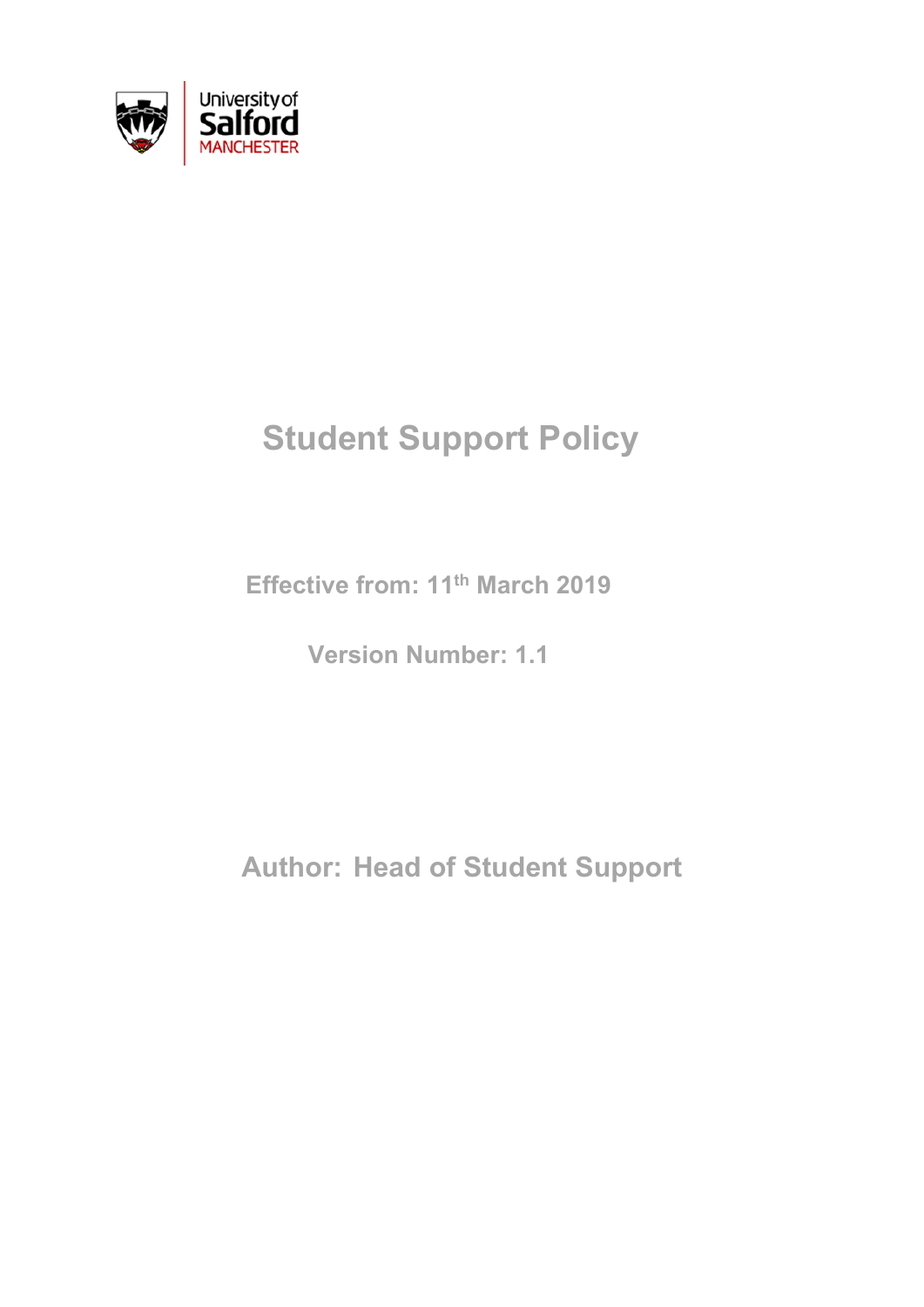# **Document Control Information**

## **Status and reason for development**

New: in in order to fulfil institutional responsibilities including legal duties.

| <b>Revision History</b>                                                                                                                                                                                                                                                                                                                                                                                                                                                         |                           |                                                                                                                                                     |                                                                                                      |                |                   |  |
|---------------------------------------------------------------------------------------------------------------------------------------------------------------------------------------------------------------------------------------------------------------------------------------------------------------------------------------------------------------------------------------------------------------------------------------------------------------------------------|---------------------------|-----------------------------------------------------------------------------------------------------------------------------------------------------|------------------------------------------------------------------------------------------------------|----------------|-------------------|--|
| <b>Date</b>                                                                                                                                                                                                                                                                                                                                                                                                                                                                     | <b>Author</b>             | <b>Summary of changes</b>                                                                                                                           |                                                                                                      | <b>Version</b> | <b>Authorised</b> |  |
| 9/4/2019                                                                                                                                                                                                                                                                                                                                                                                                                                                                        | Polly Smith               | Minor updates with new information                                                                                                                  |                                                                                                      | 1.1            | Chair, SELTEC     |  |
|                                                                                                                                                                                                                                                                                                                                                                                                                                                                                 |                           |                                                                                                                                                     |                                                                                                      |                | (Neil Fowler)     |  |
| 27/01/2016                                                                                                                                                                                                                                                                                                                                                                                                                                                                      | Polly Smith,              |                                                                                                                                                     | New document to 'market' existing support                                                            | 1.0            | SELTEC:           |  |
|                                                                                                                                                                                                                                                                                                                                                                                                                                                                                 | Faye Walters              | mechanisms available to students                                                                                                                    |                                                                                                      |                | 27/01/2016        |  |
| <b>Policy Management and Responsibilities</b>                                                                                                                                                                                                                                                                                                                                                                                                                                   |                           |                                                                                                                                                     |                                                                                                      |                |                   |  |
| This Policy is issued by the Student Experience and Learning & Teaching Executive<br>Owner:<br>Committee (SELTEC). The Chair of SELTEC has the authority to issue and<br>communicate policy on this subject and has delegated day to day management and<br>communication of this policy framework to Nicole Holt, Associate Director, Student and<br>Academic Support<br>Others with<br>All subjects of the Policy Framework will be responsible for engaging with and adhering |                           |                                                                                                                                                     |                                                                                                      |                |                   |  |
| to it.<br>responsibilities                                                                                                                                                                                                                                                                                                                                                                                                                                                      |                           |                                                                                                                                                     |                                                                                                      |                |                   |  |
| (please specify):                                                                                                                                                                                                                                                                                                                                                                                                                                                               |                           |                                                                                                                                                     |                                                                                                      |                |                   |  |
| <b>Assessment</b>                                                                                                                                                                                                                                                                                                                                                                                                                                                               |                           | Cross relevant assessments                                                                                                                          |                                                                                                      |                |                   |  |
| <b>Equality Analysis</b>                                                                                                                                                                                                                                                                                                                                                                                                                                                        |                           | 1. Completed Dec 2015                                                                                                                               |                                                                                                      |                |                   |  |
| Legal                                                                                                                                                                                                                                                                                                                                                                                                                                                                           |                           | 2. N/A                                                                                                                                              |                                                                                                      |                |                   |  |
| <b>Information Governance</b>                                                                                                                                                                                                                                                                                                                                                                                                                                                   |                           | 3. Advice and support to transfer into Policy template Dec 2015 and Feb 2016                                                                        |                                                                                                      |                |                   |  |
|                                                                                                                                                                                                                                                                                                                                                                                                                                                                                 | Student facing procedures |                                                                                                                                                     | 4. Feedback provided                                                                                 |                |                   |  |
| <b>Consultation</b>                                                                                                                                                                                                                                                                                                                                                                                                                                                             |                           |                                                                                                                                                     | Cross relevant consultations                                                                         |                |                   |  |
| Staff Trades Unions via HR<br>Students via USSU<br>Any relevant external bodies<br>(please specify)                                                                                                                                                                                                                                                                                                                                                                             |                           |                                                                                                                                                     | N/A<br>Student consultation and workshop Dec 2015.<br>Incorporated into revised policy.<br>N/A       |                |                   |  |
| <b>Authorised by:</b>                                                                                                                                                                                                                                                                                                                                                                                                                                                           |                           | Student Learning, Teaching & Enhancement Committee (SELTEC). Minor changes to<br>the policy may be authorised by the Registrar on behalf of SELTEC. |                                                                                                      |                |                   |  |
| Date authorised:<br>27/01/2016                                                                                                                                                                                                                                                                                                                                                                                                                                                  |                           |                                                                                                                                                     |                                                                                                      |                |                   |  |
| <b>Effective from:</b><br>1 <sup>st</sup> March 2016                                                                                                                                                                                                                                                                                                                                                                                                                            |                           |                                                                                                                                                     |                                                                                                      |                |                   |  |
| <b>Review due:</b>                                                                                                                                                                                                                                                                                                                                                                                                                                                              |                           | 1 year by March 2017 (Note: LPG send a reminder a review is due)                                                                                    |                                                                                                      |                |                   |  |
| University Student Facing Procedures page<br><b>Document location:</b><br>https://www.salford.ac.uk/governance-and-management/student-facing-policies-and-procedures                                                                                                                                                                                                                                                                                                            |                           |                                                                                                                                                     |                                                                                                      |                |                   |  |
|                                                                                                                                                                                                                                                                                                                                                                                                                                                                                 |                           | Document dissemination and communications plan:                                                                                                     | Staff Communications Channels, School Operations Manager / Associate Head Academic meetings, Student |                |                   |  |

Communications Channels, HRD and QEO training events.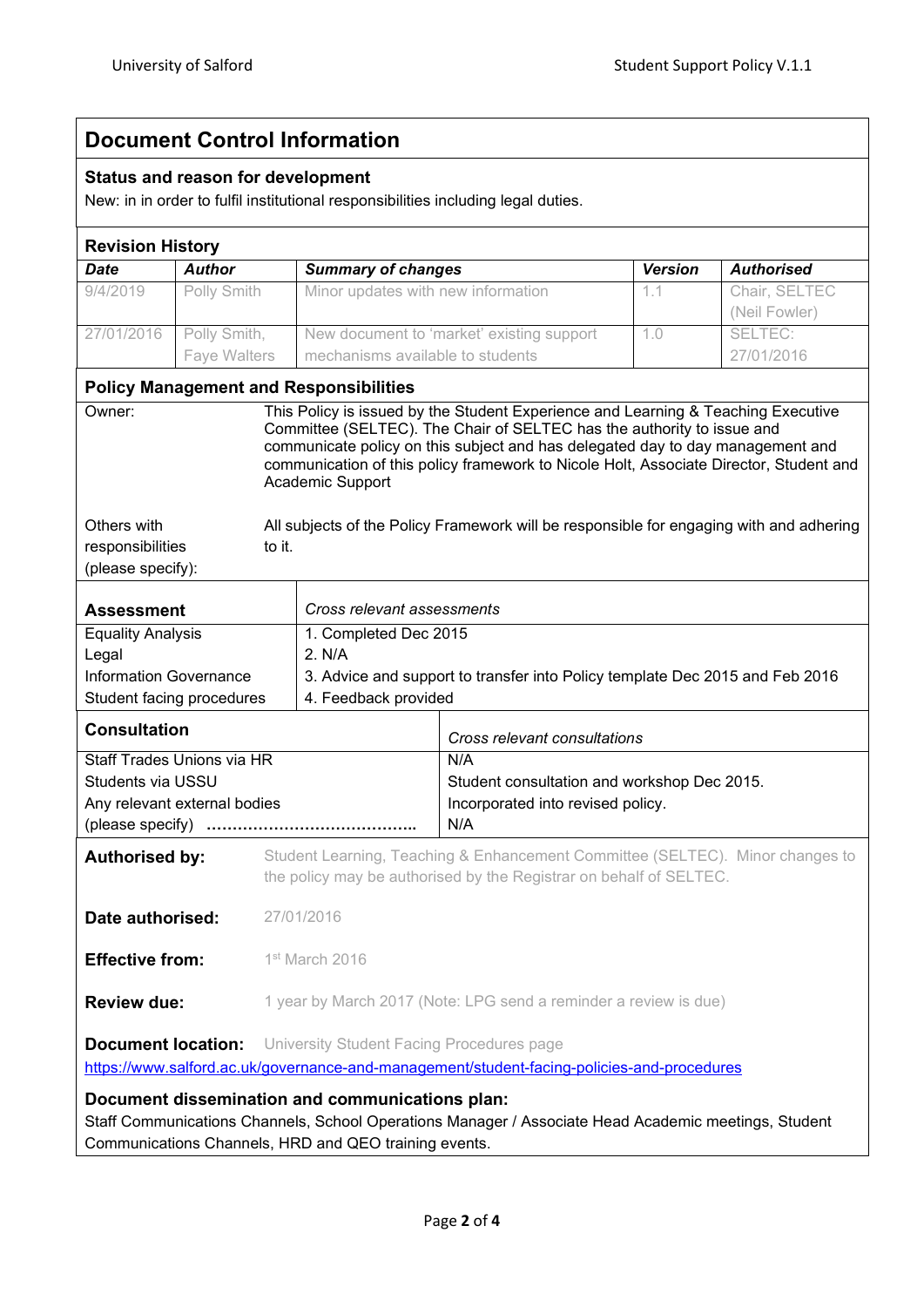# **1.0 Purpose**

The main aim of this policy framework is to:

• Establish a simple, integrated institutional framework for providing support for students, which meets legal and regulatory obligations in relation to different types of risk.

The objectives of the policy framework are to:

- Outline why student support is a necessary and appropriate responsibility for the institution and all its staff and partners.
- Set out a coherent approach to providing support for students who need it for whatever reason, incorporating existing staff responsibilities for Personal Tutoring, Safeguarding, Wellbeing and following University policies into this integrated framework.
- Indicate an increased focus on:
	- identifying support needs at an early stage<br>- sharing information appropriately
	- sharing information appropriately
- Specify that appropriate processes, systems, guidance and training are needed in order to enable staff to perform their role in supporting students.

# **2.0 Scope**

This policy framework applies to all University of Salford staff, partners and contractors, in relation to all University of Salford students.

### **3.0 Underpinning principles**

- 3.1 The University reaffirms its commitment to freedom of speech, academic freedom and freedom of religious expression. Inclusivity, change and challenge are integral to the educational experience.
- 3.2 As well as any pre-existing or developing personal, physical or mental issues, individual students can face many challenges and changes in relation to study and student life, may be removed from usual support networks, and may be actively targeted by certain groups.
- 3.3 Some students will endure or address problems and challenges by themselves, however many students may need or benefit from additional support.
- 3.4 Providing additional support to students who need it contributes to University agendas including student satisfaction, student retention, staff satisfaction and professional body requirements.
- 3.5 Supporting students is a shared responsibility of all staff, although some members of staff such as personal tutors and professional support services staff – already have specific responsibilities for supporting students and are more likely to have the opportunity to notice if a student may need additional support.
- 3.6 There may be apparently minor signs that can indicate at an early stage that a student is in need of additional support, and staff should make an effort to notice these signs and act on them, before the problem becomes more chronic or critical.
- 3.7 If a staff member thinks a student may need additional support, they should take appropriate and timely action.
- 3.8 Staff are not expected to diagnose or provide specialist support to students, (unless that is part of their role), but to familiarise themselves with how to access guidance for themselves and support for their students.
- 3.9 Student concerns will be handled sensitively and in compliance with the Data Protection Act 2018.